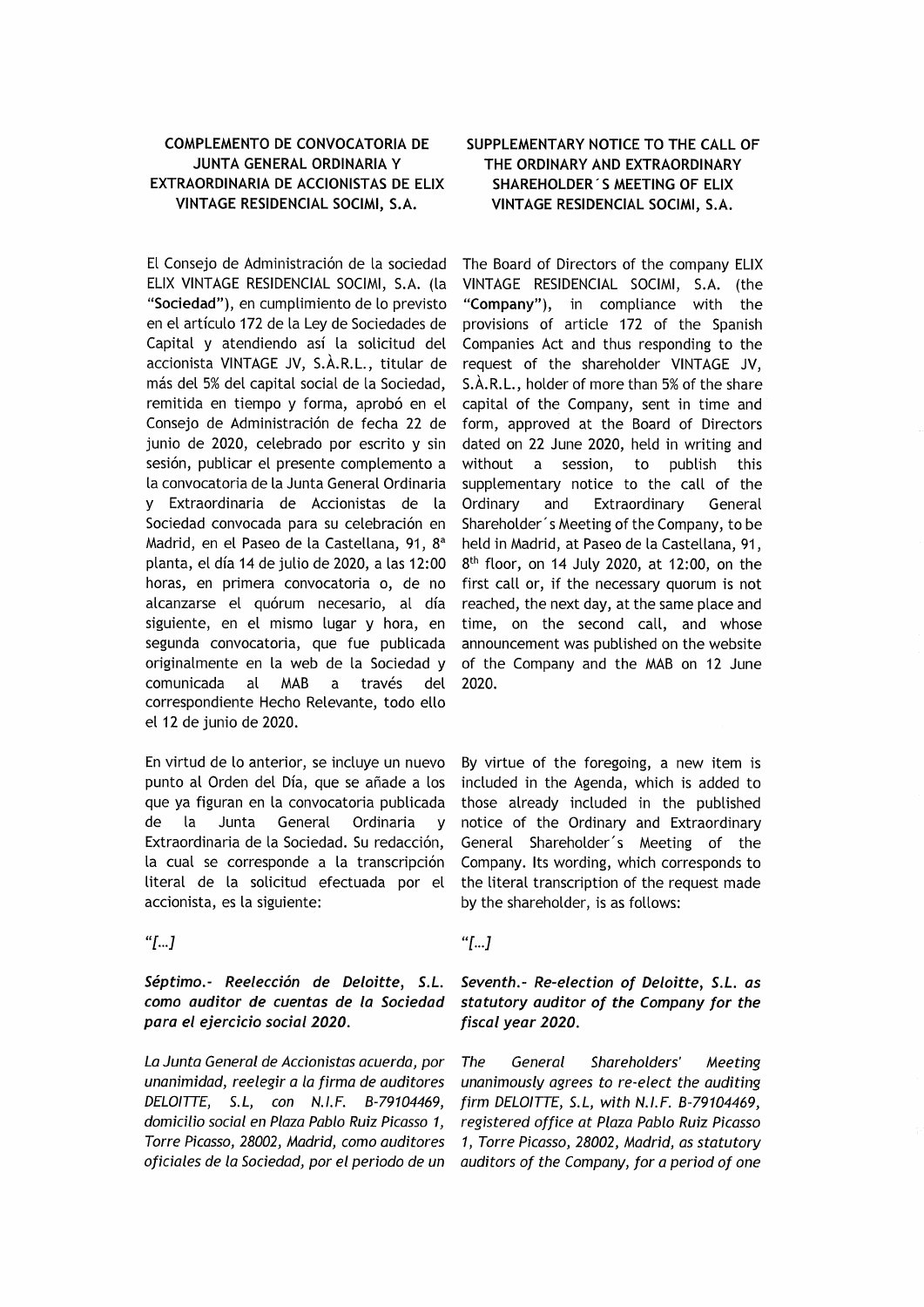correspondiente al año 2020.

DELOITTE S.L, está inscrita en el Registro Mercantil correspondiente e inscrita en el Registro Oficial de Auditores de Cuentas (ROAC) con el número S0692.

 $[...]$ ."

Se hace constar que, como consecuencia de la inclusión del nuevo punto del Orden del Día, el antiguo punto Séptimo se renumera, pasando a ser el punto Octavo.

En consecuencia, una vez incluido el nuevo acuerdo Séptimo, los asuntos a tratar en la Junta General de Accionistas serían los comprendidos en el siguiente

## ORDEN DEL DÍA

- 1. Aprobación de las Cuentas Anuales Consolidadas de la Sociedad formuladas por el Consejo de Administración correspondiente al ejercicio cerrado a 31 de diciembre de 2019.
- 2. Aprobación de las Cuentas Anuales Individuales de la Sociedad formuladas por el Consejo de Administración correspondiente al ejercicio cerrado a 31 de diciembre de 2019.
- 3. Aprobación de los Informes de Gestión, Individual y Consolidado, elaborado por Conseio de Administración  $el$ correspondiente al ejercicio cerrado a 31 de diciembre de 2019.
- 4. Aprobación de la aplicación del resultado propuesta por el Consejo de Administración correspondiente  $\mathsf{a}$ ejercicio cerrado a 31 de diciembre de 2019.
- 5. Aprobación del balance de la Sociedad cerrado a 31 de diciembre de 2019 y auditado, que sirve como balance de la fusión de la Sociedad con su Filial, íntegramente participada, Inver-Guilhou, S.L.

(1) año, siendo el ejercicio a auditar el (1) year, with the year to be audited corresponding to 2020.

> DELOITTE S.L, is registered in the corresponding Mercantile Registry and registered in the Official Registry of Account Auditors (ROAC) with number S0692.

 $\left[\ldots\right]$ ."

It is noted that, as a consequence of the inclusion of the new item on the Agenda, the old Seventh item is renumbered, becoming the Eighth item.

Consequently, once the new Seventh item is included, the matters to be dealt with at the General Shareholder's Meeting would be those included in the following

## **AGENDA**

- 1. Approving the Consolidated Annual Accounts of the Company drawn up (formuladas) by the Board of Directors corresponding to the fiscal year closed on 31 December 2019.
- 2. Approving the Individual Annual Accounts of the Company drawn up (formuladas) by the Board of Directors corresponding to the fiscal year closed on 31 December 2019.
- 3. Approving both, the Individual and Consolidated, Management Reports prepared by the Board of Directors corresponding to the fiscal year closed on 31 December 2019.
- 4. Approving the allocation of the results (aplicación del resultado) proposed by the Board of Directors corresponding to the fiscal year closed on 31 December 2019.
- 5. Approving the balance of the Company closed as of 31 December 2019, which serves as the merger balance for its merger by absorption of its fully participated subsidiary, Inver-Guilhou,  $S.L.$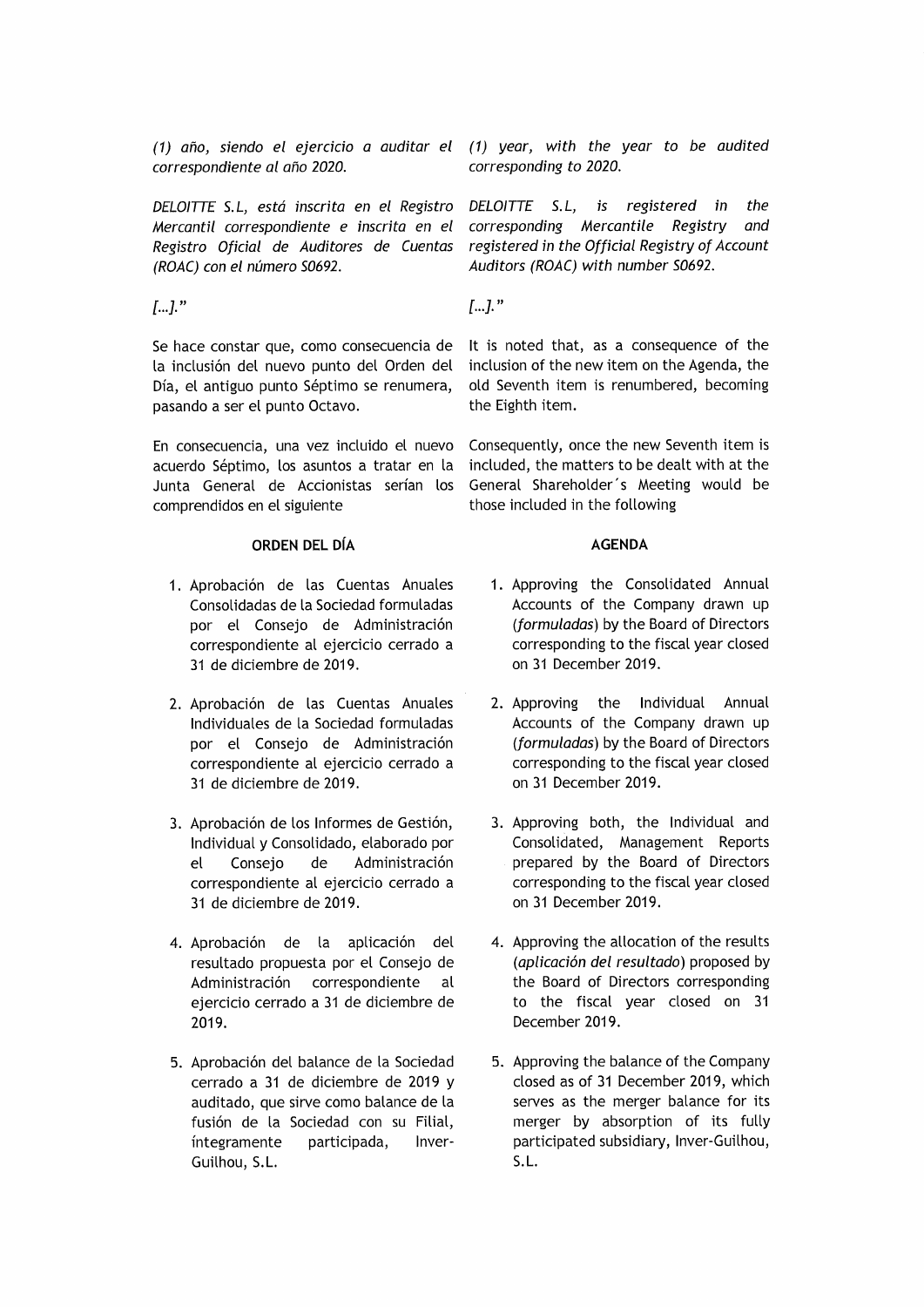- 6. Aprobación de la fusión de Elix Vintage Residencial Socimi, S.A. con su Filial, integramente participada, Inver-Guilhou, S.L., mediante el proceso de fusión impropia por absorción.
- 7. Reelección de Deloitte, S.L. como auditor de cuentas de la Sociedad para el ejercicio social 2020.
- 8. Delegación de facultades.
- 6. Approving the merger between Elix Vintage Residencial Socimi, S.A. and its fully participated subsidiary, Inver-Guilhou, S.L., by means of the simplified merger
- 7. Re-election of Deloitte, S.L. as accounts auditor of the Company for the fiscal year 2020.
- 8. Delegation of powers

Con respecto a los demás términos establecidos en la convocatoria publicada en la página web de la Sociedad y del MAB el pasado día 12 de junio de 2020, se dan aquí por reproducidos.

Regarding the other terms established in the call published on the Company's website and the MAB on 12 June 2020, they are hereby reproduced.

Madrid, a 23 de junio de 2020

In Madrid, on 23 June 2020

#### EL SECRETARIO / SECRETARY

NOMBRE GOMEZ-ACEBO<br>SAENZ DE HEREDIA JUAN<br>MANUEL - NIF 00654802S

D./Mr. Juan Gómez-Acebo Sáenz de Heredia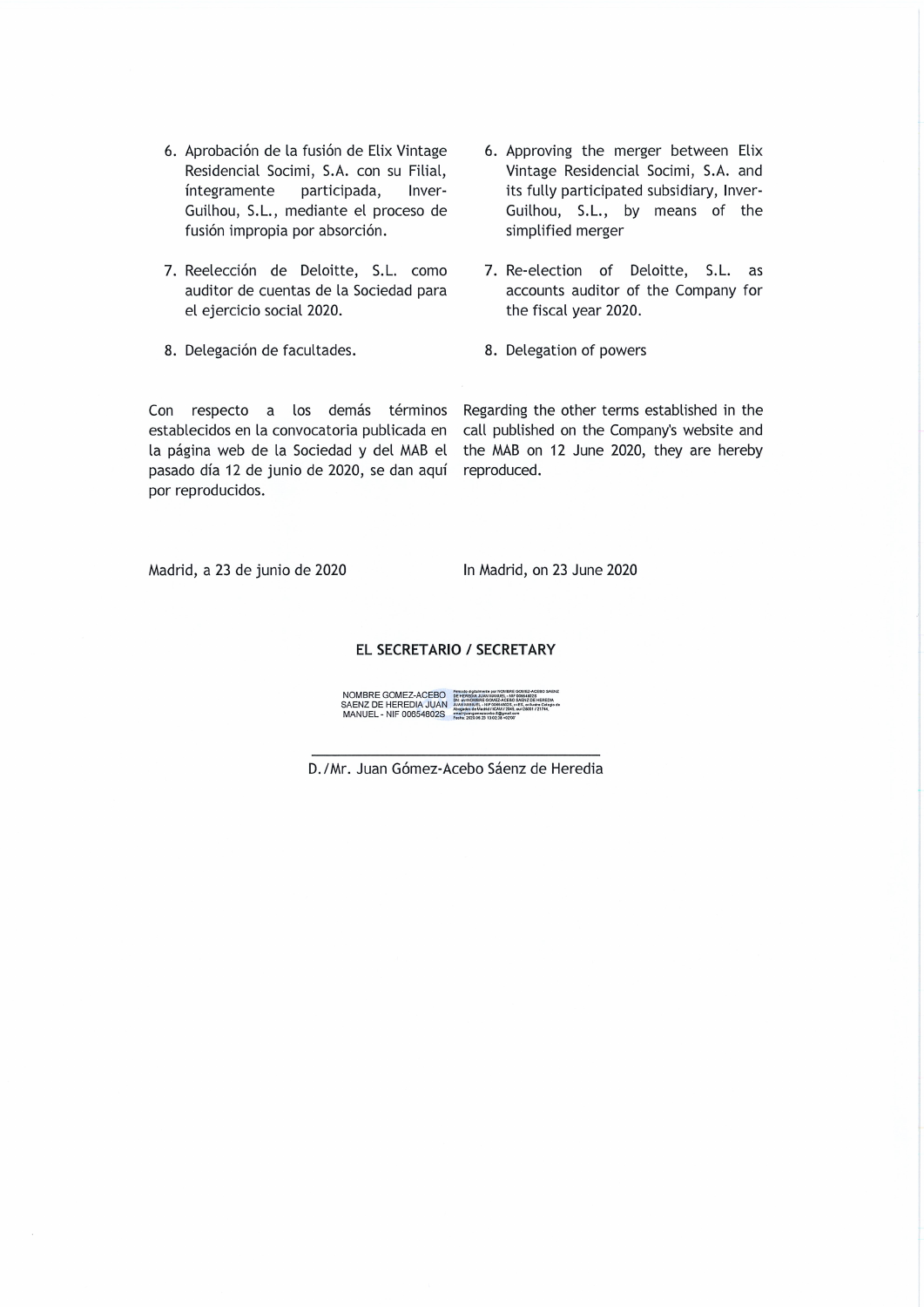ELIX VINTAGE RESIDENCIAL SOCIMI, S.A. D. Juan Gómez-Acebo Secretario/Secretary of the Board of Director Paseo de Recoletos, 37-41, 1ª Planta (28004) Madrid, Spain

En Luxemburgo, el 17 de junio de 2020

In Luxemburg on 17th June 2020

## Estimado Señor:

Por medio de la presente carta, como accionista de la Sociedad con una participación equivalente al 81,63% del capital social de ELIX VINTAGE RESIDENCIAL SOCIMI, S.A. (la "Sociedad"), les informo que de conformidad con el artículo 172 de la Lev de Sociedades de Capital y del artículo 18 de los estatutos sociales. solicito  $\mathsf{u}$ complemento para la convocatoria en relación con la Junta General de Accionistas de la Sociedad, con carácter de Ordinaria y Extraordinaria, para su celebración en Madrid, en el Paseo de la Castellana, 91, 8<sup>ª</sup> planta, el día 14 de julio de 2020, a las 12:00 horas, en primera convocatoria o, de no alcanzarse el quórum necesario, al día siguiente, en el mismo lugar y hora, en segunda convocatoria.

La Junta General de Accionistas fue debidamente convocada por el Consejo de Administración de la Sociedad celebrado el 10 de junio de 2020, y cuyo anuncio fue publicado en la página web de la Sociedad y del MAB el pasado 12 de junio de 2020.

De acuerdo con lo anterior, solicito la inclusión como nuevo punto del Orden del Día el relativo a la reelección de Deloitte, S.L. como auditor de cuentas de la Sociedad pare el ejercicio social 2020 En consecuencia, una vez incluido el nuevo acuerdo Séptimo, los asuntos a tratar en la Junta General de Accionistas serían los comprendidos en el siguiente

**ORDEN DEL DÍA** 

1. Aprobación de las Cuentas Anuales

Consolidadas de la Sociedad formuladas

## Dear Sir.

By means of the present letter, as a shareholder of the Company with a participation equivalent to 81.63% of the share capital of ELIX VINTAGE RESIDENCIAL SOCIMI, S.A. (the "Company"), I inform you that in accordance with the article 172 of the Spanish Companies Act and with article 18 of the Company's By-laws, I request a supplementary notice of meeting in relation to the General Shareholders Meeting of the Company. with  $an$ Ordinary and Extraordinary character, to be held in Madrid, on Paseo de la Castellana, 91, 8th floor, on 14 July 2020, at 12:00, on the first call or, if the necessary quorum is not reached, the next day, at the same place and time, on the second call.

The General Shareholders Meeting was duly called by the Company's Board of Directors held on 10 June 2020, and whose announcement was published on the website of the Company and the MAB on 12 June 2020.

In accordance with the foregoing, I request the inclusion as a new item on the Agenda regarding the re-election of Deloitte, S.L. as accounts auditor of the Company' for fiscal year 2020. Consequently, once the new Seventh resolution is included, the matters to be dealt with at the General Shareholders Meeting would be those included in the following

# **AGENDA**

1. Approving the Consolidated Annual Accounts of the Company drawn up (formuladas) by the Board of Directors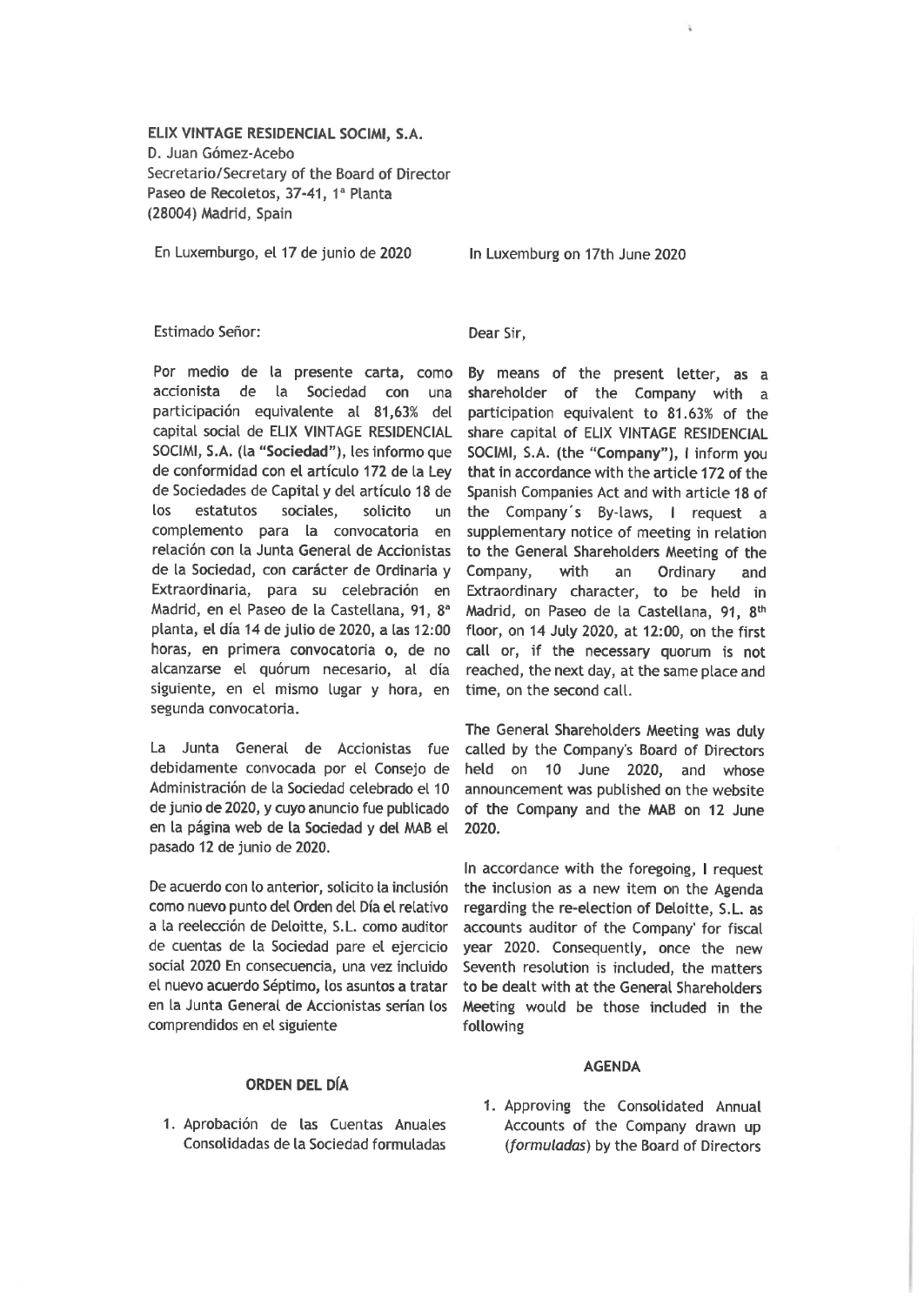por el Consejo de Administración correspondiente al ejercicio cerrado a 31 de diciembre de 2019.

- 2. Aprobación de las Cuentas Anuales Individuales de la Sociedad formuladas por el Consejo de Administración correspondiente al ejercicio cerrado a 31 de diciembre de 2019.
- 3. Aprobación de los Informes de Gestión. Individual y Consolidado, elaborado por  $el$ Consejo de Administración correspondiente al ejercicio cerrado a 31 de diciembre de 2019.
- 4. Aprobación de la aplicación del resultado propuesta por el Consejo de Administración correspondiente al ejercicio cerrado a 31 de diciembre de 2019.
- 5. Aprobación del balance de la Sociedad cerrado a 31 de diciembre de 2019 y auditado, que sirve como balance de la fusión de la Sociedad con su Filial. integramente participada, Inver-Guilhou, S.L.
- 6. Aprobación de la fusión de Elix Vintage Residencial Socimi, S.A. con su Filial. integramente participada, Inver-Guilhou, S.L., mediante el proceso de fusión impropia por absorción.
- 7. Reelección de Deloitte, S.L. como auditor de cuentas de la Sociedad para el ejercicio social 2020.
- 8. Delegación de facultades.

corresponding to the fiscal year closed on 31 December 2019.

- 2. Approving the Individual Annual Accounts of the Company drawn up (formuladas) by the Board of Directors corresponding to the fiscal year closed on 31 December 2019.
- 3. Approving both, the Individual and Consolidated, Management Reports prepared by the Board of Directors corresponding to the fiscal year closed on 31 December 2019.
- 4. Approving the allocation of the results (aplicación del resultado) proposed by the Board of Directors corresponding to the fiscal year closed on 31 December 2019.
- 5. Approving the balance of the Company closed as of 31 December 2019, which serves as the merger balance for its merger by absorption of its fully participated subsidiary, Inver-Guilhou,  $S.L.$
- 6. Approving the merger between Elix Vintage Residencial Socimi, S.A. and its fully participated subsidiary, Inver-Guilhou, S.L., by means of the simplified merger
- 7. Re-election of Deloitte, S.L. as accounts auditor of the Company for the fiscal year 2020.
- 8. Delegation of powers

Yours faithfully.

Kristin Juse

on the name and on behalf of Vintage JV Sarl

Atentamente,